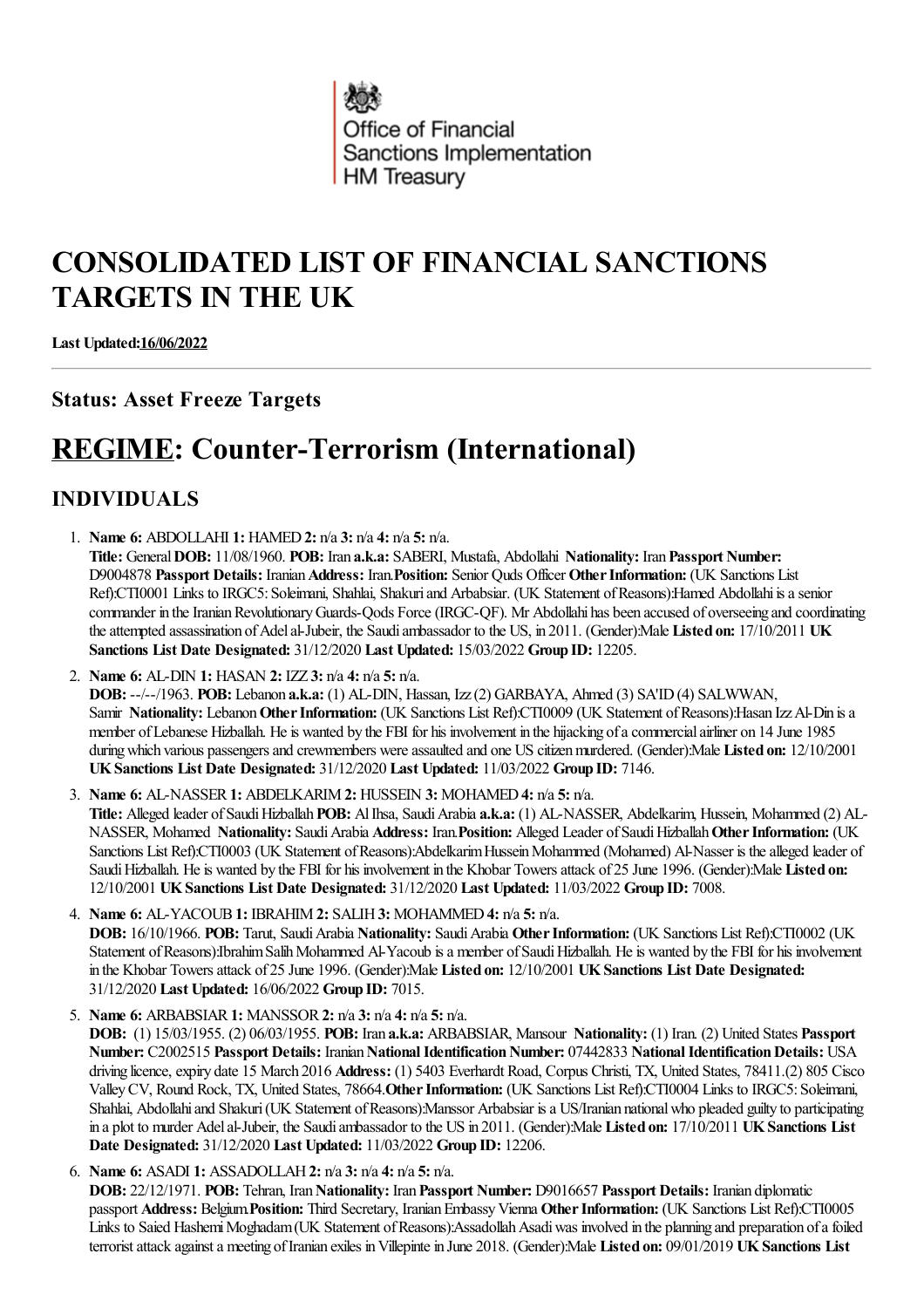**Date Designated:** 31/12/2020 **Last Updated:** 11/03/2022 **Group ID:** 13740.

#### 7. **Name 6:** BOUGUETOF **1:** HOCINE **2:** n/a **3:** n/a **4:** n/a **5:** n/a.

**DOB:** 01/07/1959. **POB:** Tebessa, Algeria **a.k.a:** BOUGETOF, Hocine **Nationality:** Algeria **OtherInformation:** (UK Sanctions List Ref):CTI0015 (UK Statement of Reasons):Mr Bouguetof travelled to Syria to join Daesh in 2015, and has publicly acknowledged having a senior role in the organisation. Bouguetof has supported the actvities of Daesh through his work in Daesh's marriage bureau. (Gender):Male **Listed on:** 16/10/2018 **UKSanctions List Date Designated:** 31/12/2020 **Last Updated:** 16/06/2022 **Group ID:** 13715.

8. **Name 6:** BOUYERI **1:** MOHAMMED**2:** n/a **3:** n/a **4:** n/a **5:** n/a.

**DOB:** 08/03/1978. **POB:** Amsterdam, Netherlands **a.k.a:** (1) SOBAIR(2) ZOUBAIR, Abu (3) ZUBAIR, Abu **Nationality:** Netherlands **OtherInformation:** (UK Sanctions List Ref):CTI0006 (UK Statement ofReasons):Mohammed Bouyeriwasa member of the (now disbanded) Islamist terrorist Hofstad Group. Bouyeri murdered the film director Theo van Gogh in the Netherlands 2004. In 2005 he was found guilty ofmurderand ofmembership ofaterrorist organisation. (Gender):Male **Listed on:** 05/02/2007 **UKSanctions List Date Designated:** 31/12/2020 **Last Updated:** 11/03/2022 **Group ID:** 9018.

9. **Name 6:** D'ANCONA**1:** BRYAN **2:** n/a **3:** n/a **4:** n/a **5:** n/a.

**DOB:** 26/01/1997. **POB:** Nice, France **Nationality:** France **Other Information:** (UK Sanctions List Ref):CTI0045 (UK Statement of Reasons):Bryan D'Ancona went to Syria in December 2013. He is a member of the jihadist group Firgatul Ghuraba, whose leader is the Senegalese terrorist Oumar Diaby, who has been designated since 23 September 2014 under the United Nations 1267 Al Qaeda/Da'esh regime. He has admitted to having participated in fighting alongside members of Jabhat al-Nusra, the Syrian branch of AI Qaeda that reportedly dissolved in January 2017, and has been an actor in jihadist propaganda seeking to recruit individuals to become foreign terrorist fighters in Syria. (Gender):Male **Listed on:** 31/07/2020 **UKSanctions List Date Designated:** 31/12/2020 **Last Updated:** 31/12/2020 **Group ID:** 13902.

10. **Name 6:** EL-HAJJ **1:** HASSAN **2:** n/a **3:** n/a **4:** n/a **5:** n/a.

**DOB:** 22/03/1988. **POB:** Zaghdraiya, Sidon **a.k.a:** (1) EL-HAJJ (2) HASSAN, El-Hajj **Nationality:** Canada **Passport Number:** JX446643 **Passport Details:** Canadian**Address:** Lebanon.**OtherInformation:** (UK Sanctions List Ref):CTI0007 (UK Statement of Reasons): Mr El-Hajj has been found guilty of complicity in the bombing of Burgas Airport, which killed 6 people and injured 32 others. He isassociated with the militarywing ofHizballah,aterrorist organisation. (Gender):Male **Listed on:** 23/12/2016 **UKSanctions List Date Designated:** 31/12/2020 **Last Updated:** 11/03/2022 **Group ID:** 13442.

11. **Name 6:** EL-KHAYARI **1:** BRAHIM**2:** n/a **3:** n/a **4:** n/a **5:** n/a.

**DOB:** 07/05/1992. **POB:** Nîmes, France **Nationality:** France **Address:** (1) Syria.(2) Iraq.**OtherInformation:** (UK Sanctions List Ref):CTI0044 Linked to Sheikh Adnani - Official Spokesman of Islamic State in Iraq and the Levant (Qdi.325) (UK Statement of Reasons):Brahim El-Khayari is associated with ISIL (Da'esh) – a terrorist organisation. He is a foreign terrorist fighter who travelled to Syria to participate in activities (including recruitment and glorification of acts of terrorism) on behalf of Da'esh. (Gender):Male Listed on: 18/02/2019 **UKSanctions List Date Designated:** 31/12/2020 **Last Updated:** 21/01/2021 **Group ID:** 13769.

12. **Name 6:** HAMDAN **1:** USAMA**2:** n/a **3:** n/a **4:** n/a **5:** n/a. **DOB:** --/--/1965. **POB:** (1) Al-Majdal(Ashqelon) (2) East Albatani, (1) - (2) Occupied PalestinianTerritories **Position:** Senior Hamas Official **Other Information:** (UK Sanctions List Ref):CTI0018 (UK Statement of Reasons):Usama Hamdan is a senior official of Hamas and a member of the group's politburo. He is therefore a member of and associated with Hamas, and threatened retaliation and violence against Israel. (Gender):Male **Listed on:** 24/03/2004 **UKSanctions List Date Designated:** 31/12/2020 **Last Updated:** 16/02/2022 **Group ID:** 7886.

13. **Name 6:** MARZOUK **1:** MUSA**2:** ABU**3:** n/a **4:** n/a **5:** n/a.

**Title:** Doctor **DOB:** 09/02/1951. **POB:** Gaza, Egypt **a.k.a:** (1) ABU-MARZUQ, Mousa, Mohamed, Abou (2) ABU-MARZUQ, Sa'id (3) ABU-'UMAR(4) DR. MUSA(5) MARZOOK, Mousa, Abu, Mohammed (6) MARZUK, Musa, Abu **Passport Number:** 92/664 **Passport Details:** Egypt **Position:** Senior Hamas Official**OtherInformation:** (UK Sanctions List Ref):CTI0017 (UK Statement ofReasons):Mr Marzouk isasenior Hamas officialand has been the deputy leader ofHamas since 1997. He has publicly represented the proscribed militarywing ofHamas. He has been involved in terrorist financing and has defended Hamas' terroristactivity, including the targeting ofcivilians. (Gender):Male **Listed on:** 24/03/2004 **UKSanctions List Date Designated:** 31/12/2020 **Last Updated:** 15/03/2022 **Group ID:** 7888.

14. **Name 6:** MELIAD**1:** FARAH**2:** n/a **3:** n/a **4:** n/a **5:** n/a.

**DOB:** 05/11/1980. **POB:** Sydney, Australia **Nationality:** Australia **Passport Number:** M2719127 **Passport Details:** Australia **Other Information:** (UK Sanctions List Ref):CTI0010 (UK Statement of Reasons):Farah Meliad has been found guilty of having participated in the bombing of Burgas Airport, which killed 6 people and injured 32 others. He is associated with the terrorist group Hizballah. (Gender):Male **Listed on:** 23/12/2016 **UKSanctions List Date Designated:** 31/12/2020 **Last Updated:** 16/06/2022 **Group ID:** 13443.

15. **Name 6:** MISHAAL **1:** KHALID**2:** n/a **3:** n/a **4:** n/a **5:** n/a.

**DOB:** --/--/1956. **POB:** Silwad, Ramallah, West Bank (Palestinian Authority), Occupied Palestinian Territories Position: Senior Hamas Official Other Information: (UK Sanctions List Ref):CTI0019 (UK Statement of Reasons):Khalid Mishaal was the leader of Hamas from 2004 until 2014 and maintains a leadership role in the Shura Council of Hamas. He has directed the group's violent attacks, including the targeting ofcivilians. (Gender):Male **Listed on:** 24/03/2004 **UKSanctions List Date Designated:** 31/12/2020 **Last Updated:** 31/12/2020 **Group ID:** 7887.

16. **Name 6:** MOGHADAM**1:** SAEID**2:** HASHEMI **3:** n/a **4:** n/a **5:** n/a. **Title:** Director General ofIntelligence **DOB:** 06/08/1962. **POB:** Tehran, Iran **a.k.a:** MOGHADAM, Saeid, Hashemi **Nationality:** Iran Passport Details: Iranian Position: (1) Deputy Minister (2) Iranian Ministry of Intelligence and Security (Internal Security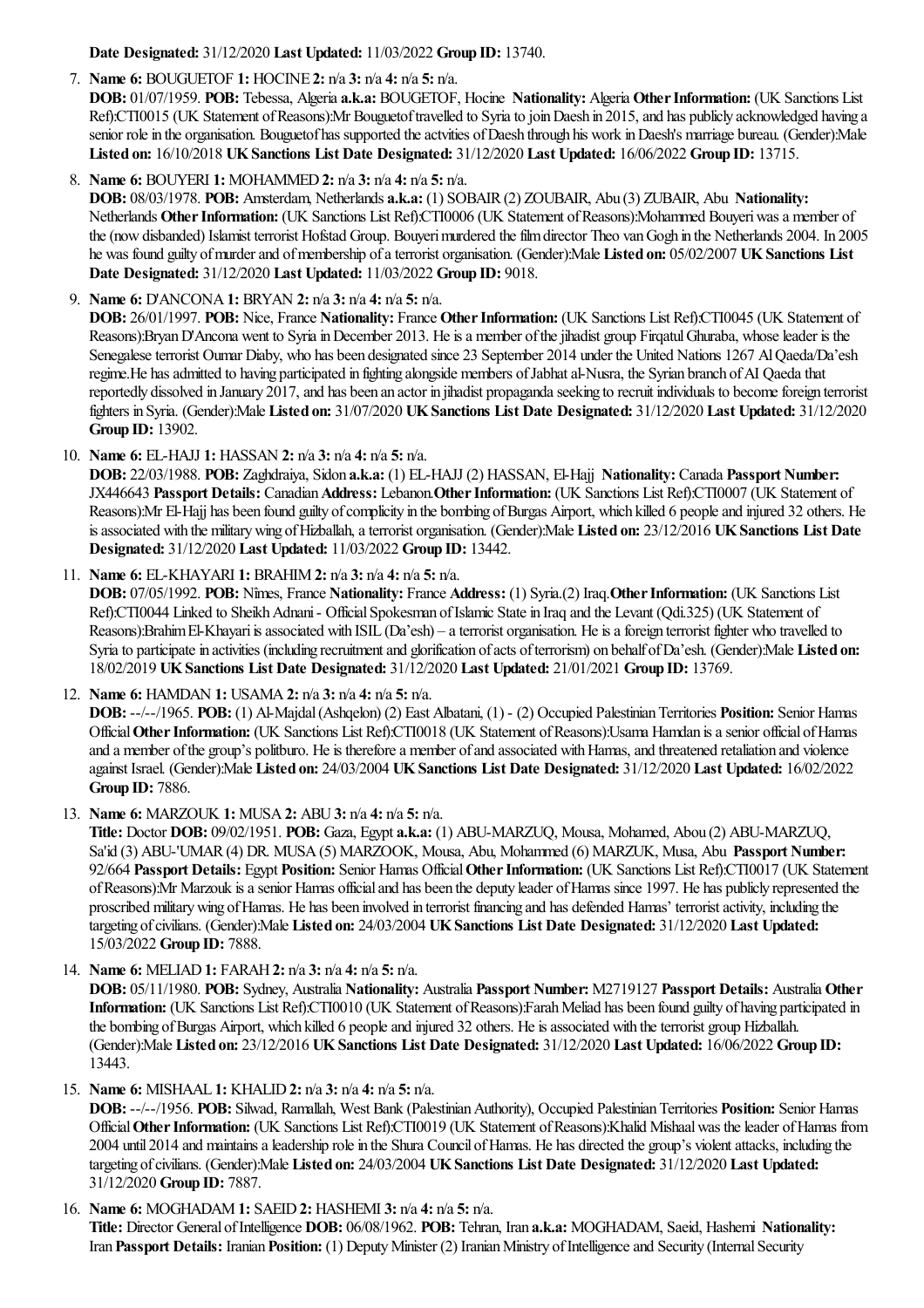Directorate) Other Information: (UK Sanctions List Ref):CTI0008 (UK Statement of Reasons):As Director General of Intelligence in the Internal Security Directorate of Iran's Ministry of Intelligence and Security (MOIS), Saeid Hashemi Moghadam was involved in the foiled terrorist attack against a meeting of the Iranian exiles in Villepinte in June 2018. (Gender):Male Listed on: 09/01/2019 UK Sanctions List **Date Designated:** 31/12/2020 **Last Updated:** 11/03/2022 **Group ID:** 13741.

17. **Name 6:** MOHAMMED**1:** KHALID**2:** SHEIKH**3:** n/a **4:** n/a **5:** n/a.

**DOB:** (1) 01/03/1964. (2) 14/04/1964. **POB:** Balochistan, Pakistan**Nationality:** Pakistan**Passport Number:** 488555 **Other** Information: (UK Sanctions List Ref):CTI0011 (UK Statement of Reasons):Khalid Sheikh Mohammed is an Islamist extremist who was involved in the planning ofthe 9/11 attacks on the US. (Gender):Male **Listed on:** 12/10/2001 **UKSanctions List Date Designated:** 31/12/2020 **Last Updated:** 31/12/2020 **Group ID:** 6994.

18. **Name 6:** PIROTTE **1:** GUILLAUME **2:** n/a **3:** n/a **4:** n/a **5:** n/a.

**DOB:** 07/06/1994. **POB:** Grasse, France **Nationality:** France **OtherInformation:** (UK Sanctions List Ref):CTI0046 (UK Statement of Reasons):Guillaume Pirotte is a member of the jihadist group Firqatul Ghuraba which is headed by Senegalese national Oumar Diaby. He participated in battles alongside members of Jabhat al Nusra and appeared as an actor in jihadist propaganda. Jabhat al Nusra was disbanded in January 2017. Over the course of the past few years, he has assisted many individuals to travel from France to Syria for the purposes ofcommitting terroristacts. (Gender):Male **Listed on:** 26/11/2019 **UKSanctions List Date Designated:** 31/12/2020 **Last Updated:** 31/12/2020 **Group ID:** 13798.

19. **Name 6:** SANLI **1:** DALOKAY**2:** n/a **3:** n/a **4:** n/a **5:** n/a. **Name (non-Latin script):** Dalokay Şanli **DOB:** 13/10/1976. **POB:** Pülümür, Turkey **a.k.a:** SINAN **Nationality:** Turkey**OtherInformation:** (UK Sanctions List Ref):CTI0012 **Listed on:** 23/12/2016 **UKSanctions List Date Designated:** 31/12/2020 **Last Updated:** 31/12/2020 **Group ID:** 13444.

20. **Name 6:** SHAHLAI **1:** ABDUL **2:** REZA**3:** n/a **4:** n/a **5:** n/a.

**Title:** DeputyCommander IRGC-QF **DOB:** --/--/1957. **POB:** Iran **a.k.a:** (1) ABU-AL-KARKH, Yusuf(2) SHAHLAEE, Abdul-Reza(3) SHAHLA'I, Abdolreza(4) SHALAI, Abd-alReza(5) SHALAI, Abdorreza(6) YASIR, Hajji(7) YUSEF, Hajj (8) YUSIF, Haji(9) YUSIF, Hajji **Address:** (1) MilitaryBase, IlamProvince, Iran.(2) Kermanshah, Iran.**Position:** DeputyCommander **Other** Information: (UK Sanctions List Ref):CTI0013 Links to IRGC5: Soleimani, Arbabsiar, Abdollahi and Shahlai (UK Statement of Reasons):Abdul Reza Shahlai is Deputy Commander in the Iranian Revolutionary Guard-Oods Force (IRGC-OF) implicated in acts of terrorism, including through support for designated terrorist organisations. He has been accused of coordinating the attempted assassination ofAdelal-Jubeir, the Saudiambassador to the US in 2011. (Gender):Male **Listed on:** 17/10/2011 **UKSanctions List Date Designated:** 31/12/2020 **Last Updated:** 16/02/2022 **Group ID:** 12208.

21. **Name 6:** SHAKURI **1:** ALI **2:** GHOLAM**3:** n/a **4:** n/a **5:** n/a.

**Title:** General**DOB:** (1) --/--/1964. (2) --/--/1966. (3) --/--/1965. **Address:** Tehran, Iran.**Position:** DeputyQuds Officer **Other** Information: (UK Sanctions List Ref):CTI0014 Links to IRGC5: Soleimani, Arbabsiar, Abdollahi and Shahlai (UK Statement of Reasons):Ali Gholam Shakuri is a deputy Qods officer of the Iranian Revolutionary Guard-Qods Force (IRGC-QF). He has been accused ofcoordinating theattempted assassination ofAdelal-Jubeir, the Saudiambassador to the US, in 2011. (Gender):Male **Listed on:** 17/10/2011 **UKSanctions List Date Designated:** 31/12/2020 **Last Updated:** 31/12/2020 **Group ID:** 12207.

22. **Name 6:** TAHARI **1:** RABAH**2:** n/a **3:** n/a **4:** n/a **5:** n/a.

**DOB:** 28/08/1971. **POB:** Oran, Algeria **a.k.a:** MUSAB, Abu **Nationality:** Algeria **Address:** Syria.**OtherInformation:** (UK Sanctions List Ref):CTI0020 (UK Statement of Reasons):Rabah Tahari has been the leader of Kateeba Al Kawthar (KaK), a terrorist organisation linked to Al Qaida, since 2013. Tahari has travelled for the purposes of terrorism and is accused of recruiting and training foreign terrorist fighters. (Gender):Male **Listed on:** 16/07/2018 **UKSanctions List Date Designated:** 31/12/2020 **Last Updated:** 31/12/2020 **Group ID:** 13697.

### **ENTITIES**

1. Organisation Name: ABU NIDAL ORGANISATION

**a.k.a:** ANO Other Information: (UK Sanctions List Ref):CTI0022 (UK Statement of Reasons):Abu Nidal Organisation's principal aim is the destruction of the state of Israel. It is also hostile to "reactionary" Arab regimes and states supporting Israel. It has been involved in the planning and conducting of numerousacts ofterrorismsincethe mid-1970s. **Listed on:** 02/11/2001 **UKSanctions List Date Designated:** 31/12/2020 **Last Updated:** 31/12/2020 **Group ID:** 6933.

2. **Organisation Name:** AL-AQSA E.V.

**Other Information:** (UK Sanctions List Ref):CTI0023 (UK Statement of Reasons):Al-Aqsa EV is a fundraising organisation which has provided funds to Hamas Izzal-Din al-QassemBrigades. The Hamas Izzal-Din al-QassemBrigades haves been involved in terrorismand are a proscribed terrorist organisation in the UK. The Izz al-Din al-Qassem Brigades are also listed under the EU's CP931 Regime. Accordingly, Al-Aqsa EV is or has been involved in terrorismand or has been associated with Hamas Izzal-Din al-Oassem Brigades. **Listed on:** 23/03/2005 **UKSanctions List Date Designated:** 31/12/2020 **Last Updated:** 11/03/2022 **Group ID:** 8531.

- 3. Organisation Name: AL-AQSA MARTYRS' BRIGADE **Other Information:** (UK Sanctions List Ref):CTI0024 (UK Statement of Reasons):The Al-Aqsa Martyrs' Brigade (AAMB) is a network ofWest Bank militias who have been responsiblefora number ofterroristattacks. **Listed on:** 18/07/2002 **UKSanctions List Date Designated:** 31/12/2020 **Last Updated:** 11/03/2022 **Group ID:** 6975.
- 4. **Organisation Name: AL-GAMA'A AL-ISLAMIYYA a.k.a:** (1) Al Jama'a Al-Islamiya (2) Al-jama'ah al-islamiyah (non-Latin script: Al-jamāʿah al-islāmīyah) (3) GI (4) IG (5) The Islamic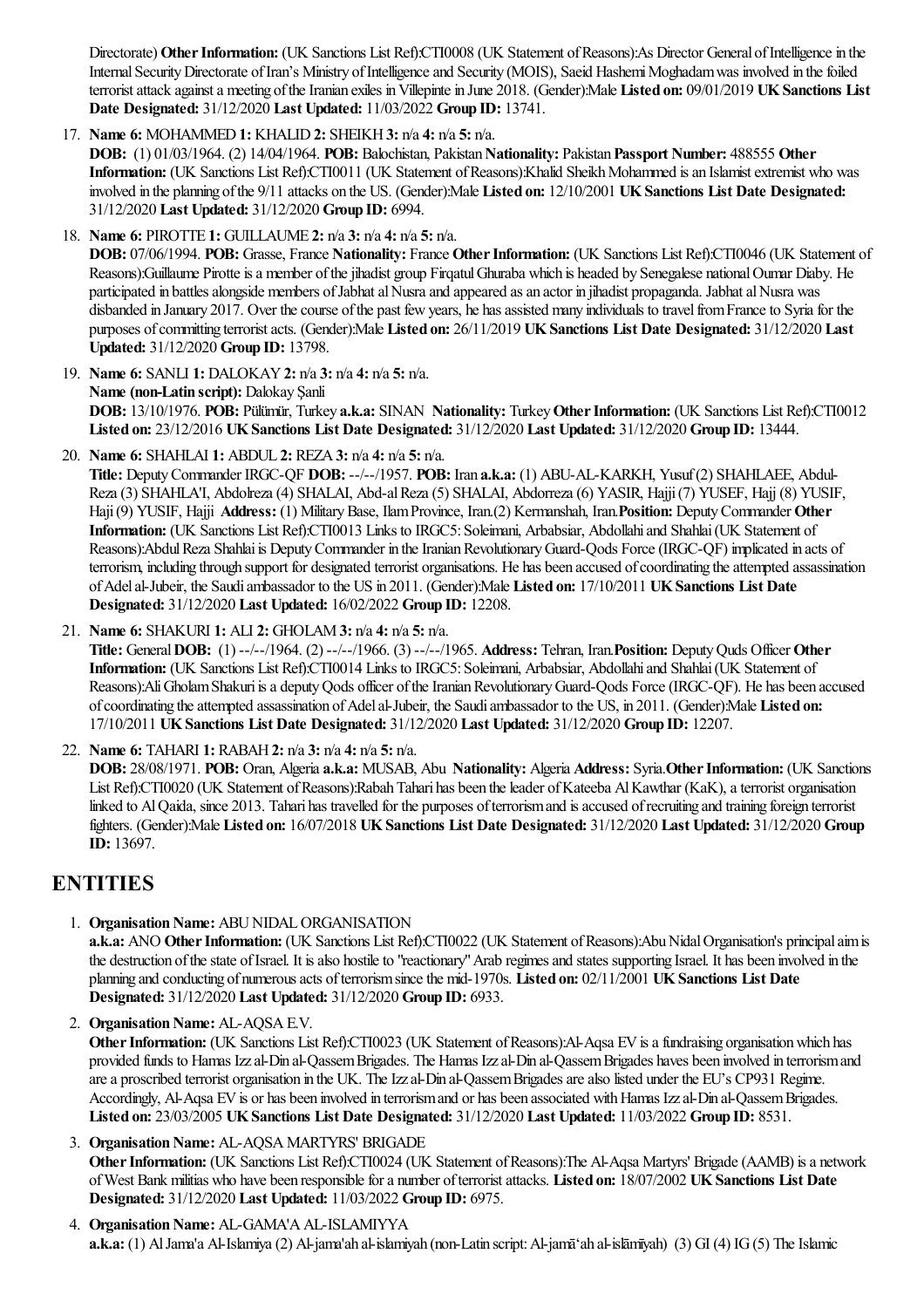Group **Other Information:** (UK Sanctions List Ref):CTI0030 (UK Statement of Reasons):Al-Gama'a al-Islamiyya (GI) is an Egyptian Sunnit errorist organisation who were responsible for a number of terrorist attacks in the 1980s and 1990s Listed on: 02/11/2001 UK **Sanctions List Date Designated:** 31/12/2020 **Last Updated:** 21/01/2021 **Group ID:** 6988.

#### 5. **Organisation Name: BABBAR KHALSA**

**Other Information:** (UK Sanctions List Ref):CTI0025 (UK Statement of Reasons):Babbar Khalsa has claimed responsibility for a number ofterroristattacks in Indiasinceits foundation in 1978, including armed attacks,assassinationsand bombings. **Listed on:** 02/11/2001 **UK Sanctions List Date Designated:** 31/12/2020 **Last Updated:** 31/12/2020 **Group ID:** 7058.

- 6. **Organisation Name:** COMMUNIST PARTY OF THE PHILIPPINES **Other Information:** (UK Sanctions List Ref):CTI0026 (UK Statement of Reasons):The Communist Party of the Philippines directly controls its military wing, the New People's Army (NPA), which has claimed responsibility for a number of terrorist attacks in the Philippines. **Listed on:** 14/08/2002 **UKSanctions List Date Designated:** 31/12/2020 **Last Updated:** 31/12/2020 **Group ID:** 7114.
- 7. Organisation Name: DIRECTORATE FOR INTERNAL SECURITY OF THE IRANIAN MINISTRY OF INTELLIGENCE AND **SECURITY**

Address: Iran. Other Information: (UK Sanctions List Ref):CTI0028 (UK Statement of Reasons):The Internal Security Directorate of Iran's Ministry of Intelligence and Security (MOIS) was involved in the foiled terrorist attack against a meeting of Iranian exiles in Villepinte in June 2018. **Listed on:** 09/01/2019 **UKSanctions List Date Designated:** 31/12/2020 **Last Updated:** 31/12/2020 **Group ID:** 13742.

- 8. Organisation Name: EJERCITO DE LIBERACION NACIONAL (ELN) **Name** (non-Latin script): Ejército de Liberación Nacional (ELN) a.k.a: National Liberation Army Other Information: (UK Sanctions List Ref):CTI0029 (UK Statement of Reasons):The ELN is a terrorist organisation which is responsible for bombings and armed attacks against the Colombian government and civilians. Listed on: 02/11/2001 **UKSanctions List Date Designated:** 31/12/2020 **Last Updated:** 31/12/2020 **Group ID:** 7364.
- 9. **Organisation Name:** EUSKADI TA ASKATASUNA (ETA)

**a.k.a:** Basque Homeland and Liberty**OtherInformation:** (UK Sanctions List Ref):CTI0043 (UK Statement ofReasons):EuskadiTa Askatasuna (ETA) seeks the creation of an independent state comprising the Basque regions of both Spain and France. It is responsible for the killings of over 800 individuals in numerous terrorist attacks since 1968, including but not limited to, the bombing of Hipercor in Barcelona(June 1987). Its most recentattack, resulting in two deaths, took placein 2009. **Listed on:** 02/11/2001 **UKSanctions List Date Designated:** 31/12/2020 **Last Updated:** 11/03/2022 **Group ID:** 7083.

- 10. **Organisation Name: HAMAS INCLUDING IZZ AL-DIN AL-QASSAM BRIGADES Other Information:** (UK Sanctions List Ref):CTI0031 (UK Statement of Reasons):Hamas has claimed responsibility for numerous terrorist attacks including rocket strikes. It has also released statements that promote and encourage acts of terrorism. Listed on: 15/09/2003 **UKSanctions List Date Designated:** 31/12/2020 **Last Updated:** 11/03/2022 **Group ID:** 7855.
- 11. **Organisation Name: HIZBALLAH**

**a.k.a:** (1) Hezbollah (2) Hizbullah **OtherInformation:** (UK Sanctions List Ref):CTI0032 Includes HizballahMilitaryWing (UK Statement of Reasons): Hizballah has claimed responsibility for a number of terrorist attacks since the 1980s. It supports terrorism in Iraq and the Occupied Palestinian Territories. It also frequently incites violence against Israel and is behind a large number of rocket attacks into Israel. **Listed on:** 16/01/2020 **UKSanctions List Date Designated:** 31/12/2020 **Last Updated:** 31/12/2020 **Group ID:** 13804.

#### 12. Organisation Name: HIZBUL MUJAHIDEEN (HM)

**Other Information:** (UK Sanctions List Ref):CTI0033 (UK Statement of Reasons):Hizbul Mujahideen has claimed responsibility for severalterroristattacks in Jammu and Kashmir, including attacks on Indian security forcesand politicians. **Listed on:** 07/12/2005 **UK Sanctions List Date Designated:** 31/12/2020 **Last Updated:** 31/12/2020 **Group ID:** 8803.

#### 13. **Organisation Name: KHALISTAN ZINDABAD FORCE (KZF)**

Other Information: (UK Sanctions List Ref):CTI0035 (UK Statement of Reasons):Khalistan Zindabad Force (KZF) is a Sikh terrorist organisation who have claimed responsibility for a number of terrorist attacks, including armed attacks, assassinations and bombings. Listed **on:** 23/12/2005 **UKSanctions List Date Designated:** 31/12/2020 **Last Updated:** 31/12/2020 **Group ID:** 8809.

#### 14. **Organisation Name: LIBERATION TIGERS OF TAMIL EELAM (LTTE)**

**Other Information:** (UK Sanctions List Ref):CTI0037 (UK Statement of Reasons):The Liberation Tigers of Tamil Eelam (LTTE) are responsible for the commission, preparation and instigation of acts of terrorism including suicide attacks and assassinations, in pursuit of their political objective ofaseparate Tamilstatein SriLanka. **Listed on:** 02/11/2001 **UKSanctions List Date Designated:** 31/12/2020 **Last Updated:** 31/12/2020 **Group ID:** 7126.

#### 15. **Organisation Name: PALESTINIAN ISLAMIC JIHAD (PIJ)**

Other Information: (UK Sanctions List Ref):CTI0038 (UK Statement of Reasons):Palestinian Islamic Jihad (PIJ) is a Palestinian Islamist terrorist organization whose has stated that its objective is the destruction of the State of Israel, and which has been responsible for numerous terroristattacks. PIJ has, through pastattacks, demonstrated its willingness to use violenceto further its political objectives. The movement hasalso praised and encouraged violence. **Listed on:** 02/11/2001 **UKSanctions List Date Designated:** 31/12/2020 **Last Updated:** 31/12/2020 **Group ID:** 7396.

16. **Organisation Name: PARTIYA KARKEREN KURDISTANE (PKK) Name** (non-Latin script): Partiya Karkerên Kurdistanê (PKK) **a.k.a:** KurdistanWorkers' Party**OtherInformation:** (UK Sanctions List Ref):CTI0036 (UK Statement ofReasons):The PKK isa Kurdish terrorist organisation, proscribed by the UK, the EU and NATO, which was formed in the late 1970s and has claimed